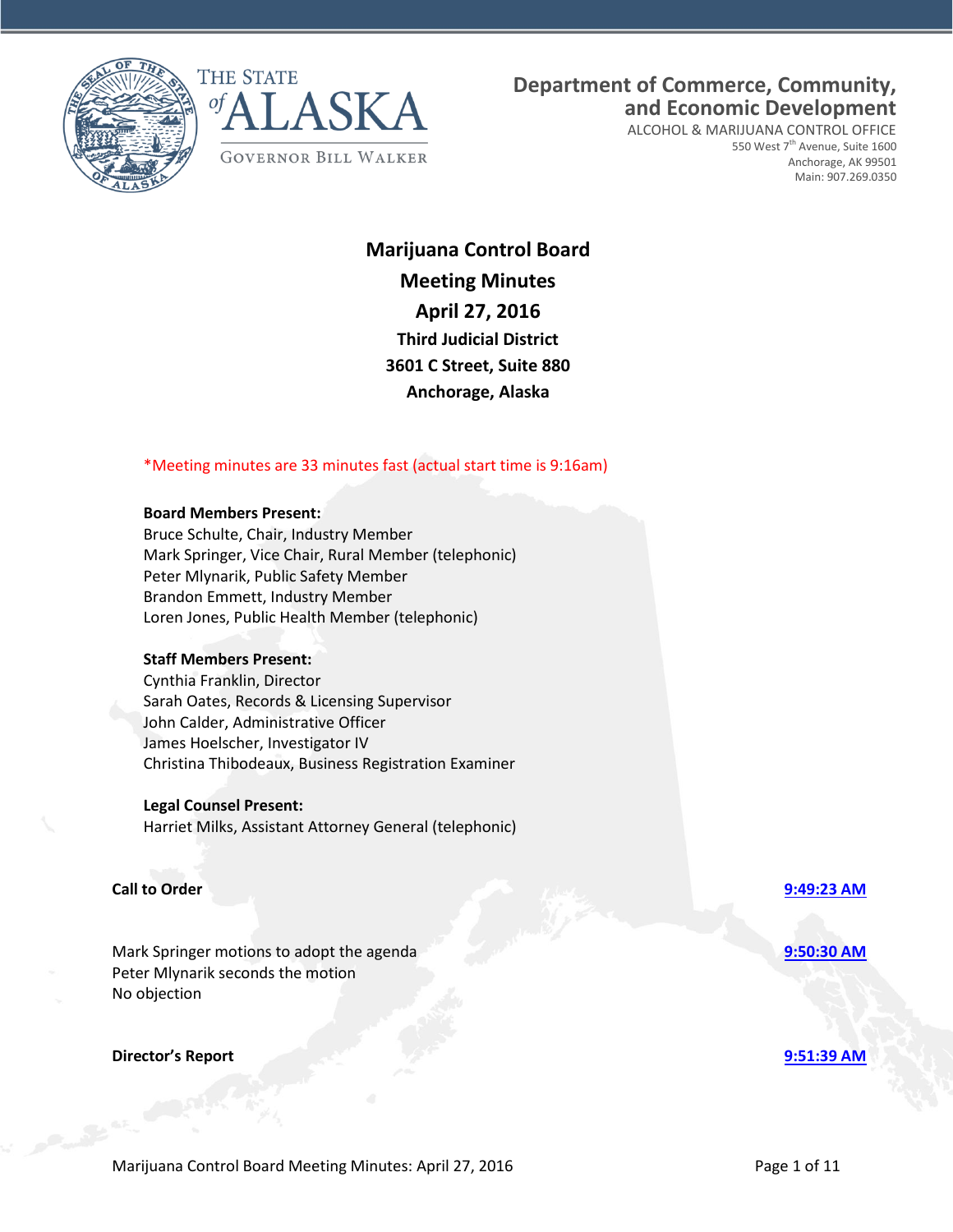# **December 1, 2015 Meeting Minutes** [10:02:20 AM](ftr://?location="ABC Board"?date="27-Apr-2016"?position="10:02:20"?Data="b54c88ae")

Loren Jones motions to approve the December 1, 2015 meeting minutes Peter Mlynarik seconds the motion Motion carries unanimously

## **February 11, 2016 Meeting Minutes [10:03:26 AM](ftr://?location="ABC Board"?date="27-Apr-2016"?position="10:03:26"?Data="7fe5bc4c")**

Brandon Emmett motions to aaccept the February 11, 2016 meeting minutes Peter Mlynarik seconds the motion Motion carries unanimously

## **Marijuana Mailbox [10:05:15 AM](ftr://?location="ABC Board"?date="27-Apr-2016"?position="10:05:15"?Data="e6da114b")**

John Calder discusses the marijuana mailbox, unperfected objections, common difficult questions, and administrative challenges.

## **Timeline Update [10:30:30 AM](ftr://?location="ABC Board"?date="27-Apr-2016"?position="10:30:30"?Data="0d7b59c6")**

Cynthia Franklin gives the board an update on a licensing timeline and suggests potential future meeting dates for the board to discuss later in the meeting.

## **Licensing Implementation Update [10:33:58 AM](ftr://?location="ABC Board"?date="27-Apr-2016"?position="10:33:58"?Data="f5a12937")**

Sarah Oates gives the board an update on licensing numbers.

Cynthia Franklin informs the board, and Harriet Milks confirms, that she cannot deem applications complete until statutory language becomes effective that requires federal background checks so that the agency can verify that determine that applicants are not violating statutorily prohibitions of licensing individuals with particular criminal histories. She additionally reminds the board that the periods for the 60-day local government protest and the 90-day board decision do not begin until the Director determines an application to be complete, not automatically at the end of the public notice period or when an applicant submits documents. Cynthia Franklin, Harriet Milks, and Bruce Schulte have additional discussion about obtaining federal criminal history reports and determining applications to be complete. Cynthia Franklin informs the board that she anticipates being able to deem applications complete within the next two weeks.

Harriet Milks confirms that the board can, by adopting a procedure, direct the Director to deem an application to be complete without having the statutory authority to obtain federal background checks. She provides particulars that need to be included and followed if they decide to do so.

Mark Springer tells the Chair that two weeks is a reasonable amount of time to wait. He additionally states that he thinks that he needs to give the Director and her staff a little bit more time to get things situated with the FBI, or give them time to draft a policy or procedure about how to handle this.

Bruce Schulte states that the timeline is blown and that the board will not make that statutory deadlines.

Harriet Milks tells the board that the board has not violated the timeline, as the deadlines start when an application has been deemed complete. She additionally clarifies that the work of this board is done during the publicly noticed meetings and not during media interviews with the Director.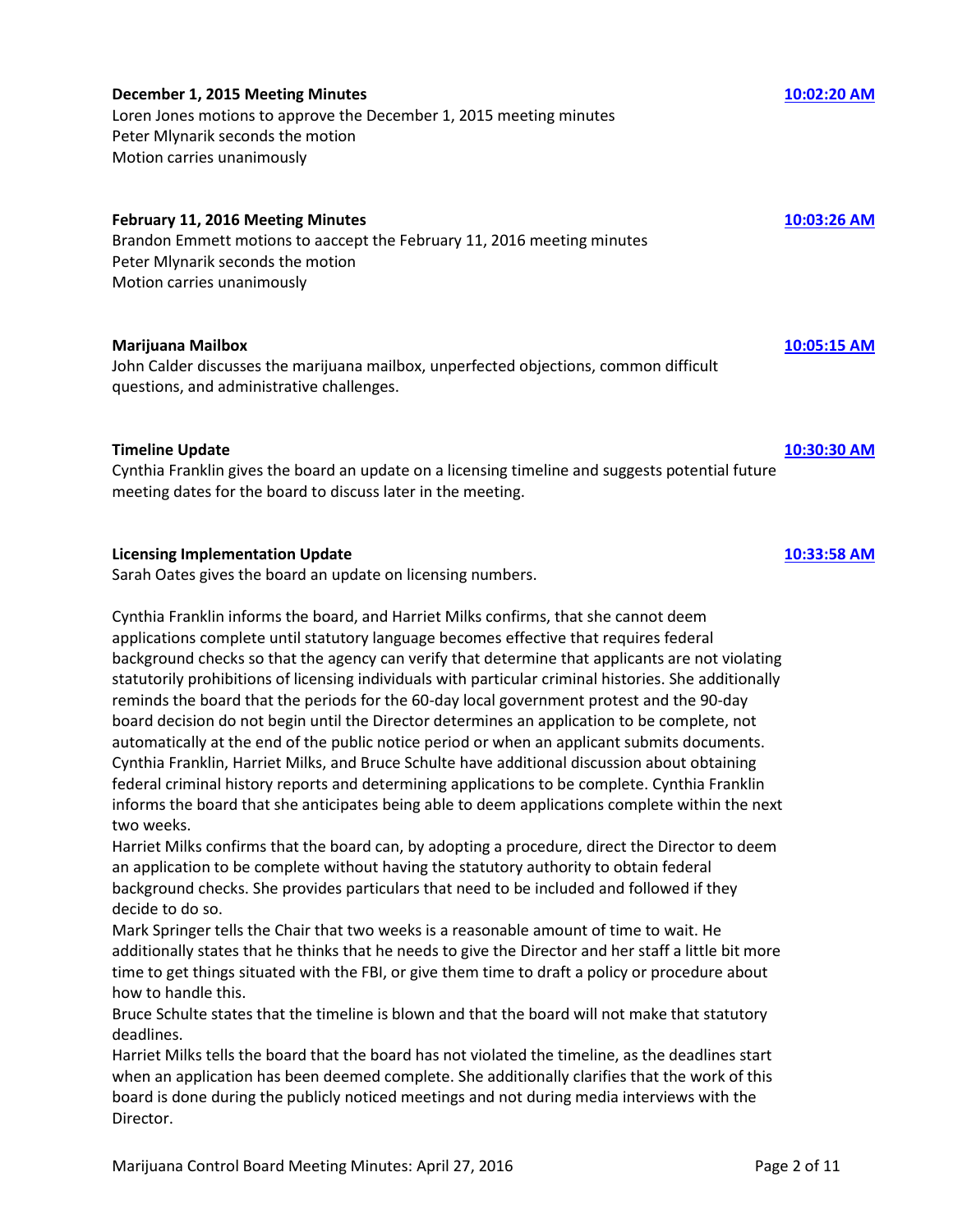### **Break [11:20:33 AM](ftr://?location="ABC Board"?date="27-Apr-2016"?position="11:20:33"?Data="2a032bd6")**

## **Meeting Resumes [11:37:21 AM](ftr://?location="ABC Board"?date="27-Apr-2016"?position="11:37:21"?Data="322f67ee")**

Cynthia Franklin asks the board if they would like her to determine the applications to be complete without sending the fingerprint cards out for federal background checks, and states that she would do so if they requested. She additionally states that if she sends out the fingerprints now before having the statutory authority to send them out for federal background checks, she will be required to obtain a second set of fingerprint cards from each applicant to send out once the statute is enacted.

Peter Mlynarik states that his main concern is that there needs to be some method by which the board can deal with a license if a person swears on his/her application that he/she does not have a felony, and the criminal history report comes back indicating otherwise.

Harriet Milks informs the board of the procedures by which the board may summarily suspend a license if the criminal history report comes back indicating that an applicant has a prohibited criminal history.

Cynthia Franklin again requests direction from the board regarding when they would like her to determine an application to be complete.

Additional discussion continues between Bruce Schulte, Cynthia Franklin, and Harriet Milks regarding the legal authority for the board to require multiple sets of fingerprints to be sent out at different times to obtain both state and federal criminal history reports.

Brandon Emmett motions to adopt a board policy to direct the Director to determine an application to be complete without sending out the fingerprint cards for a federal background check, and to additionally direct the Director to send out the fingerprint cards for background checks once the legal procedures are in place for obtaining federal criminal history reports. Mark Springer seconds the motion

Bruce Schulte states that this would only be changing the order in which license application processes happen; no license applications are being approved at this point. Motion carries, 4-1 (Loren Jones votes No)

Sarah Oates gives the board an update on licensing matters, including technological updates, training, marijuana resources for the public, licensing challenges, and topics for board discussion.

Sarah Oates requests that the board give support, on the record, for the licensing team to cease "roll-backs" of applications and keep expectations of applications consistent with 3 AAC 306.025.

Brandon Emmett, Peter Mlynarik, Mark Springer, Loren Jones, and Bruce Schulte each independently state for the record that they support the staff's request.

Bruce Schulte requests that if there's a technical problem that is no fault of the staff or applicant, that staff work with applicants to get things done.

Sarah Oates requests that the board support the licensing staff setting a minimum deadline of two weeks for applications and other items to be included on meeting agendas.

Brandon Emmett, Peter Mlynarik, Mark Springer, and Bruce Schulte each state that they support the staff's request, for the record.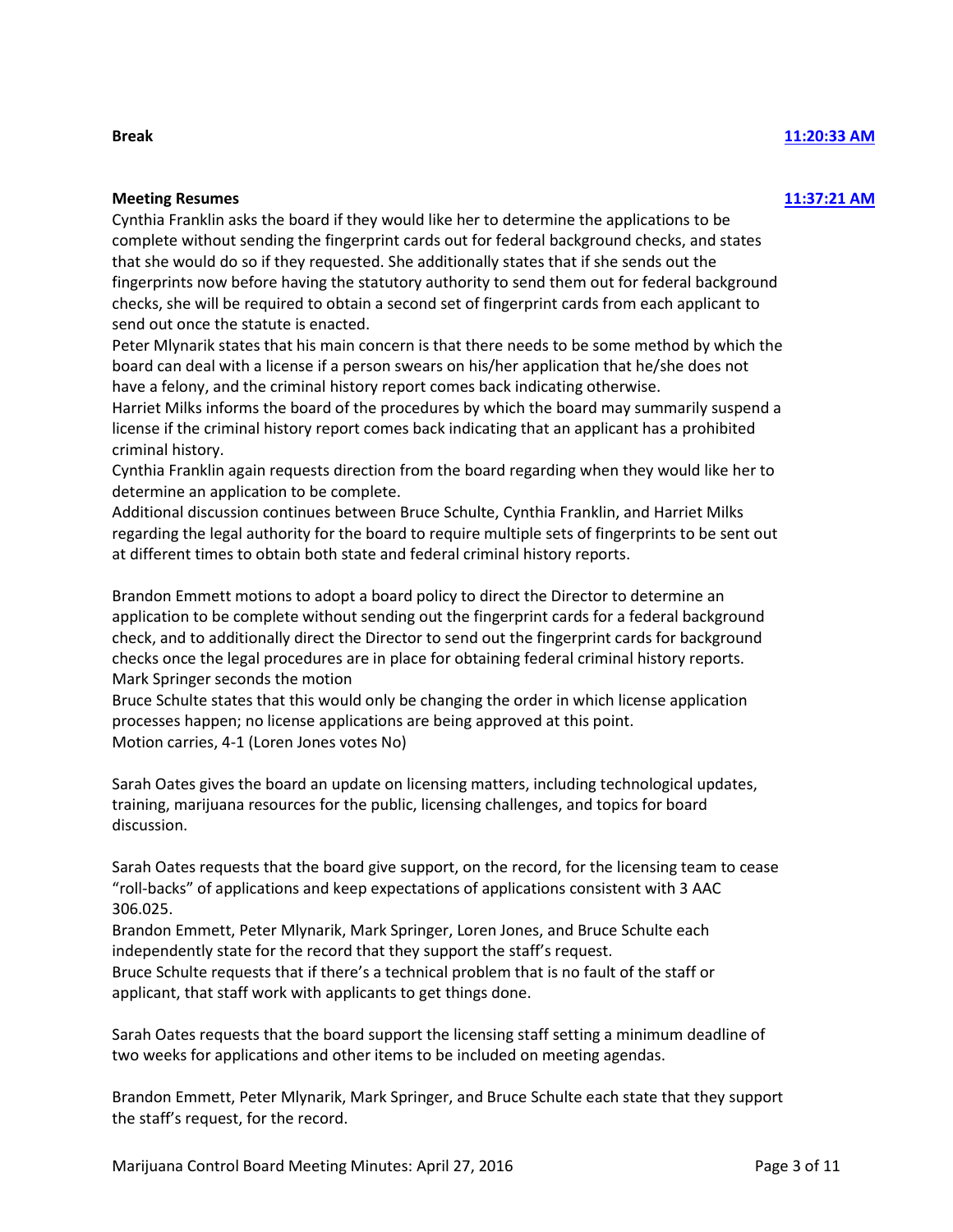provider applications due to potential conflict.

Loren Jones states that he has no opposition or comments about the request.

### **Cynthia Franklin requests that the board remove Legislative Updates from the agenda, [12:34:51 PM](ftr://?location="ABC Board"?date="27-Apr-2016"?position="12:34:51"?Data="edd558a7") as she covered it in her Director's Report.**

No objection from the board.

**Lunch [12:35:04 PM](ftr://?location="ABC Board"?date="27-Apr-2016"?position="12:35:04"?Data="65045218")**

# **METRC Update [1:36:03 PM](ftr://?location="ABC Board"?date="27-Apr-2016"?position="13:36:03"?Data="bd8c4033")**

James Hoelscher introduces the Anchorage investigators and informs the board that METRC is a great tool.

Scott Denholm, a representative for METRC, talks with the board about the system and training. Anchorage Investigator, Joe Bankowski, discusses his experiences with METRC and ways in which he believes the system will be beneficial to the board, staff, and licensees. John Calder gives an update from project management.

James Hoelscher talks to potential and future licensees about the kind of open relationship that he and the Director anticipate the enforcement unit having with licensees. He additionally informs the public that the enforcement unit will be in charge of issuing marijuana handler permit cards.

Cynthia Franklin asks the board if they would be okay with the enforcement unit issuing the first marijuana handler permit cards the week of May 16, 2016.

No objection from the board.

# **Testing Update [1:55:38 PM](ftr://?location="ABC Board"?date="27-Apr-2016"?position="13:55:38"?Data="e813ab7f")**

John Calder provides an update to the board regarding approval of testing facilities. Cynthia Franklin informs the board that a policy may need to be made by the board at the June 9, 2016 meeting that would require testing facilities to raise their standards.

# **MARIJUANA HANDLER PERMIT COURSE PROVIDER APPLICATIONS**

**Bruce Schulte recuses himself from discussion of marijuana handler permit course [2:07:29 PM](ftr://?location="ABC Board"?date="27-Apr-2016"?position="14:07:29"?Data="fa5c40e7") provider applications due to potential conflict and turns the gavel over to Peter Mlynarik to chair this part of the meeting.**

# **Harriet Milks asks the board members to make ethical disclosures that should be [2:08:56 PM](ftr://?location="ABC Board"?date="27-Apr-2016"?position="14:08:56"?Data="4e313b84") added to old disclosures.**

Bruce Schulte reiterates that he is a Director of the Alaska Marijuana Industry Association and elaborates on his position with the organization.

Brandon Emmett discloses that he is also a Director of the Alaska Marijuana Industry Association and elaborates on his position with the organization. He additionally discloses that he intends on starting a marijuana industry consulting business, is an industry representative on the Fairbanks North Star Borough's marijuana workgroup. He also plans to hold at least one license. Brandon Emmett recuses himself from discussion and voting of marijuana handler permit course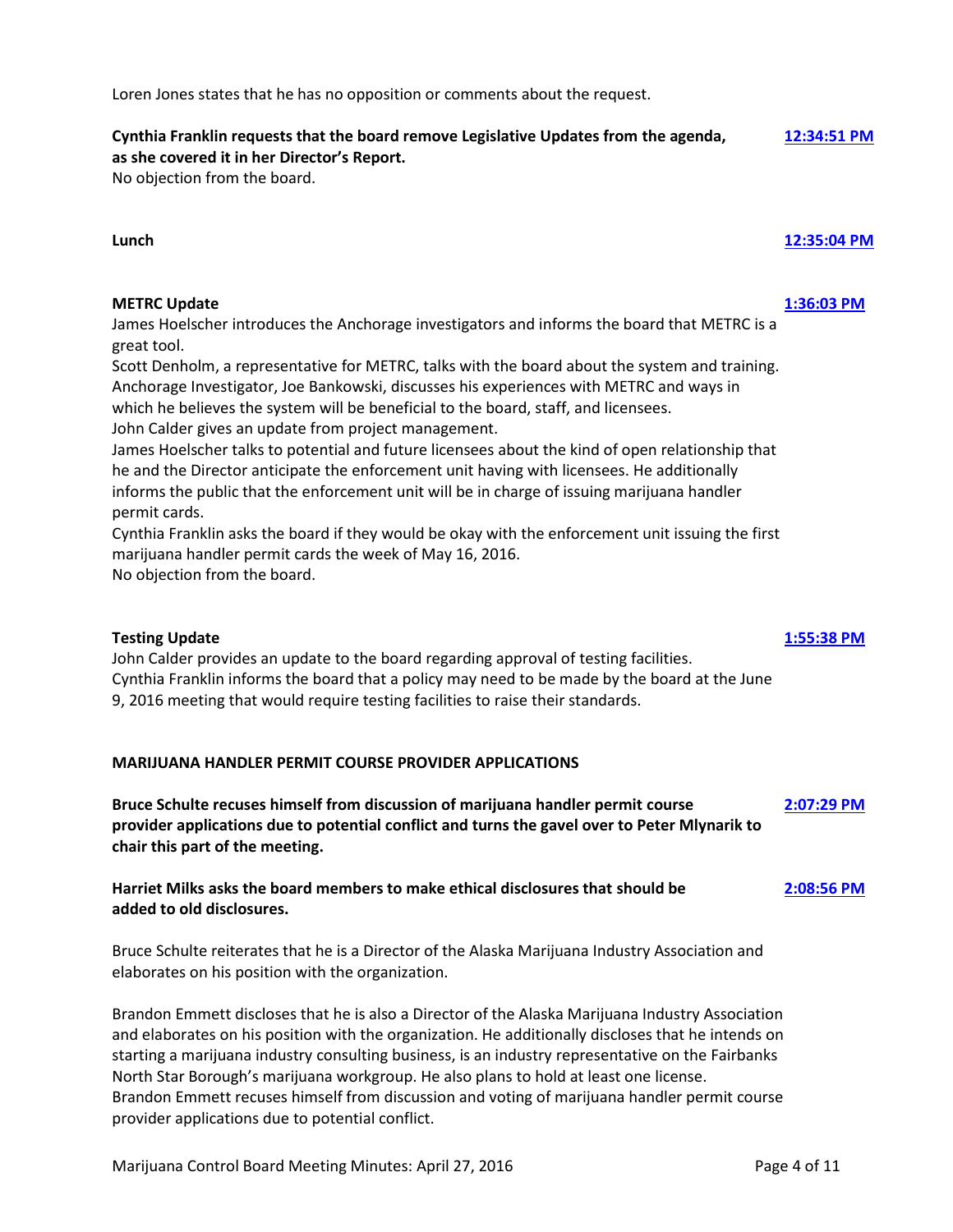Mark Springer states that he is currently unaffiliated with anyone who is involved in the marijuana industry.

Loren Jones states that he is not affiliated or financially interested in any marijuana business, and discloses that he is on the assembly for the City & Borough of Juneau which will be reviewing and voting on actions on marijuana license applications.

Peter Mlynarik discloses that he is on the Kenai Peninsula Marijuana Task Force, a member of the Alaska Association of Chiefs of Police, and the Alaska Municipal League.

Bruce Schulte adds that he was previously an ex-officio member of the Anchorage Assembly's Marijuana Advisory Committee, and he eventually plans to apply for one or more marijuana licenses.

Harriet Milks advises that Bruce Schulte and Brandon Emmett may choose to leave the room during discussion of the course providers' applications. The other three board members state that they don't believe that it is necessary for the recused members to leave the room.

## **Cynthia Franklin reminds the board that Tab 13 "Marijuana Handler [2:22:18](ftr://?location="ABC Board"?date="27-Apr-2016"?position="14:22:18"?Data="ce6600f7") PM Permit" needs to be removed from the agenda, as only Form MJ-10 was submitted without curriculum.**

She additionally informs the board that she sent out emails to some applicants stating what kind of material the board is looking for with a course provider application. She adds that there is a requirement that there be some form of testing, and that a number of applicants submitted their applications with copies of tests and answers. She reminds the board and public that anything that is submitted to the staff will be presented to the board; that staff does not redact submissions, with the exception of Social Security Numbers. She adds that it makes sense for the applicants to provide the test with answers to show that they understand the material that needs to be taught, but that the test that is submitted with the applications should not be the actual test that is given.

## **"Alaska Cannabis Handler Certification Course" [2:29:16 PM](ftr://?location="ABC Board"?date="27-Apr-2016"?position="14:29:16"?Data="d6598c33")**

Mark Springer motions to approve the application in Tab 7 Loren Jones seconds the motion

Loren Jones states that he cannot find anywhere on the application where the individual who signed the application is required to put his/her name.

Cynthia Franklin acknowledges that she and staff have found this to be an issue, and that there is an additional field that needs to be added to the form to fix this. She suggests that the board ask questions of any applicants who may be at the meeting.

Mark Springer motions to table this application until the next meeting

No second

Original motion fails unanimously

## **"Alaska Marijuana Handler Certification Course" [2:34:16 PM](ftr://?location="ABC Board"?date="27-Apr-2016"?position="14:34:16"?Data="b8024bec")**

Mark Springer motions to approve the application in Tab 8 Loren Jones seconds the motion

Peter Mlynarik points out inaccuracies in the PowerPoint presentation along with a lack of questions in the test regarding AS 17.37.

### Marijuana Control Board Meeting Minutes: April 27, 2016 **Page 5 of 11** Page 5 of 11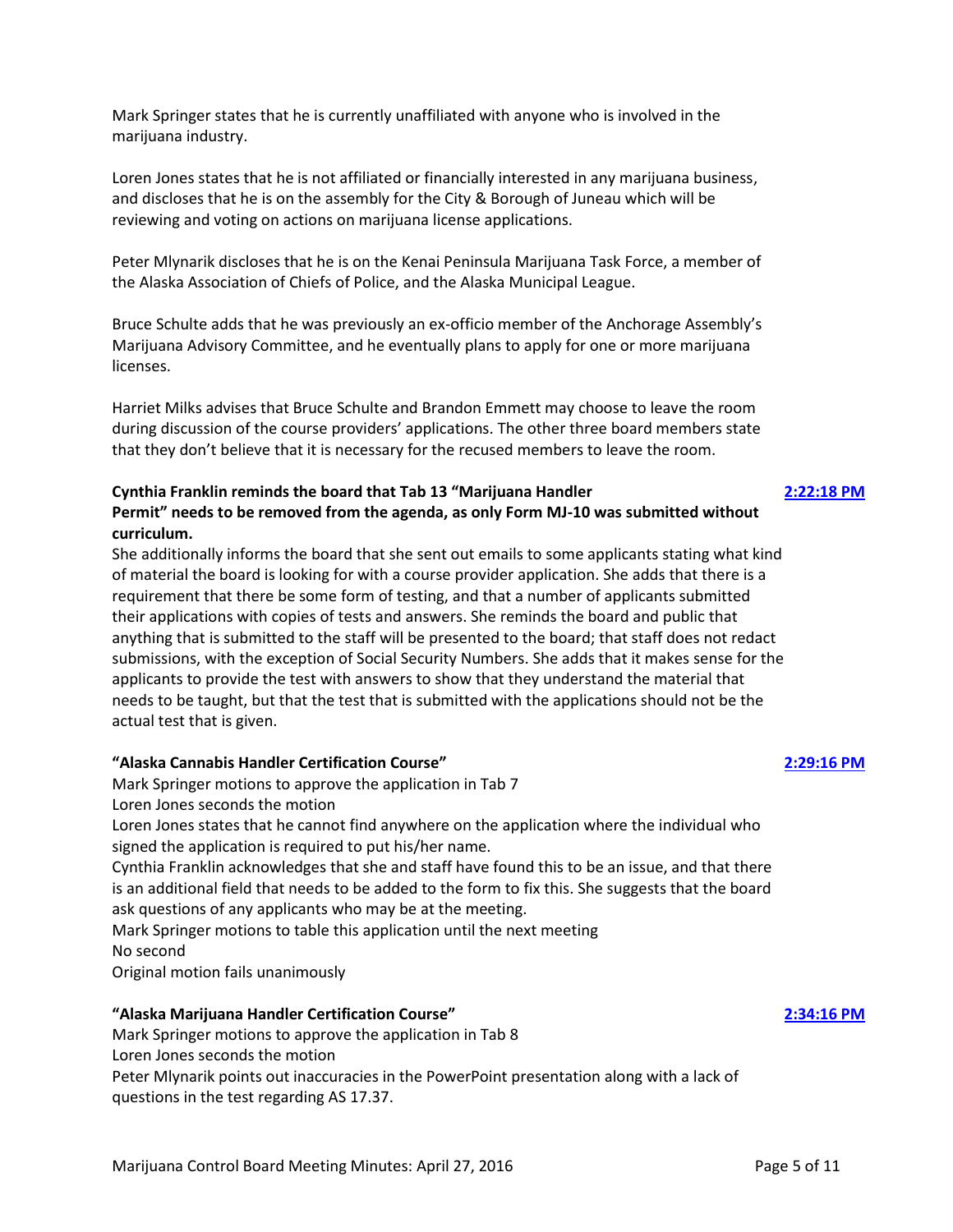Mark Springer amends his motion to approve this application with delegation to the Director to ensure accuracy of the presentation materials and test.

Motion carries unanimously

Peter Mlynarik directs Cynthia Franklin to make sure that the three slides are corrected and that the test has a question added regarding the penalties of AS 17.37.

# **"Alaska Marijuana Handler Certification Training – Marijuana Basics 101" [2:42:18 PM](ftr://?location="ABC Board"?date="27-Apr-2016"?position="14:42:18"?Data="215ba517")**

Mark Springer motions to approve the application in Tab 9

Loren Jones seconds the motion

Mark Springer asks George Coleman if this is his program or someone else's material that he's presenting.

George Coleman, applicant, confirms that the material provided is his.

Loren Jones asks what kind of flexibility there will be for course providers to modify course information without approval by the board.

Cynthia Franklin states that all course provider applicants should know that they may not change their training material to remove information that was approved by the board. Motion carries unanimously

# **"Alaska State Marijuana Handler Certificate Training Program" [2:49:12 PM](ftr://?location="ABC Board"?date="27-Apr-2016"?position="14:49:12"?Data="b606be84")**

Mark Springer motions to approve the application in Tab 10

Loren Jones seconds the motion

Cynthia Franklin informs the board that a revised course description was emailed to the board this morning.

Mark Springer asks if applicant Jeremy Bufford is out of Portland.

Jeremy Bufford confirms.

Peter Mlynarik states that some of the information in the material is inaccurate or lacking substance, particularly regarding the legality of hash and concentrates, along with the claims about what's covered by the Alaska Constitution. He also expressed concerns about language regarding driving under the influence.

Jeremy Bufford agrees to make any changes to his material that the board requests.

Loren Jones states concerns about the material in the course regarding medical information and whether or not it's factual. He additionally states that he doesn't like that the material provided has a heavy focus on "medical" properties or effects of marijuana, versus the information that the board is looking for a course provider to give.

Mark Springer agrees.

Motion fails unanimously

# **"Alaska Marijuana Handlers Permitting Course" [3:01:52 PM](ftr://?location="ABC Board"?date="27-Apr-2016"?position="15:01:52"?Data="932e1688")**

Mark Springer motions to approve the application in Tab 11

Loren Jones seconds the motion

Peter Mlynarik states that he doesn't think that the course is very structured, and he didn't see any questions on the test regarding impairment or unlawful acts.

Mark Springer states that it looks like it's just a copy of the statutes and regulations.

Loren Jones states that there's not a lot of information about how the applicant will teach it.

Peter Mlynarik also comments that the only regulations that it seemed to cover were

3 AAC 306.700-755, and that it should cover all of 3 AAC 306.

Motion carries, 2-1 (Peter Mlynarik votes No)

Peter Mlynarik requests that the test questions cover all of the requirements and that the course material cover all of 3 AAC 306.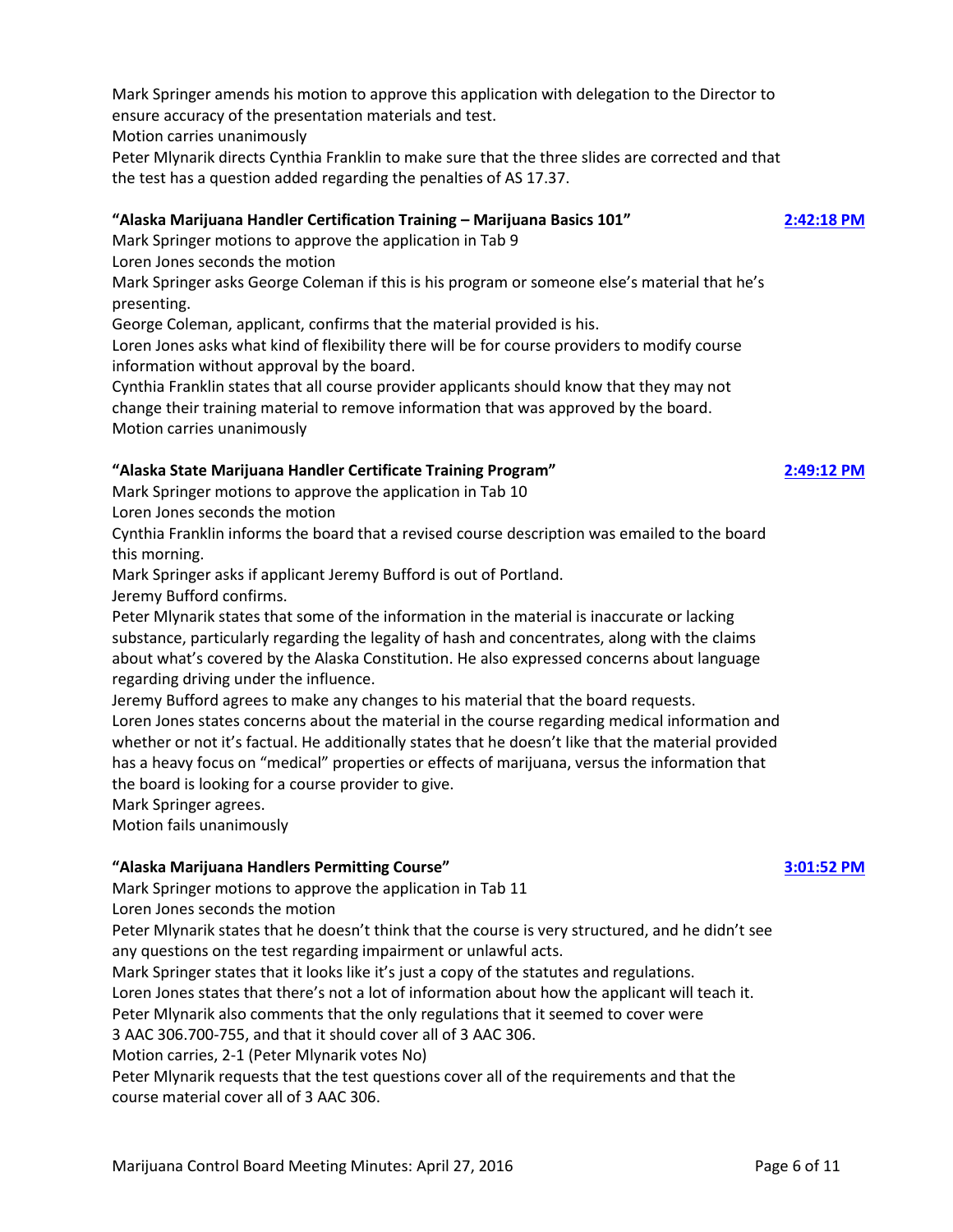## **"Cannabis Handler and Marijuana Professional Certification Course" [3:10:00 PM](ftr://?location="ABC Board"?date="27-Apr-2016"?position="15:10:00"?Data="1d8d68e1")**

Mark Springer motions to approve the application in Tab 12

Loren Jones seconds the motion

Peter Mlynarik comments that he didn't see any questions regarding unlawful consumption or penalty for unlawful acts.

Naomi Hutchens informs the board that she's the applicant and on the line.

Mark Springer comments that this applicant does a good job of covering impairment.

Peter Mlynarik requests that on page 64 of her curriculum, that she clarify that the temporary license and ID cards being issued are state driver license and state ID cards.

Peter Mlynarik requests that the information regarding "marijuana clubs" be removed from page 67 of her curriculum.

Motion carries unanimously

Peter Mlynarik requests that the Director ensure that the changes regarding "marijuana clubs" and temporary license and ID cards are made.

## **"Marijuana Handler Permit Instruction" [3:17:18 PM](ftr://?location="ABC Board"?date="27-Apr-2016"?position="15:17:18"?Data="f1b988d2")**

Mark Springer motions to approve the application in Tab 14

Loren Jones seconds the motion

Peter Mlynarik comments that the test lacks questions about impairment or unlawful acts.

Loren Jones comments that there are a lot of questions, and that he assumes that the curriculum would cover the answer to those questions. It's unclear how the applicant will teach or provide the information, and he's struggled with determining whether the information provided could be considered a curriculum.

Mark Springer comments that there's no reflection of content in the material provided, which is troublesome.

Ronda Marcy informs the board that she is present in the room.

Mark Springer asks Ms. Marcy if she has any material prepared other than what's in the packet and whether or not she has things available online.

Ronda Marcy confirms that she does have more materials that she would be willing to submit. Motion carries unanimously

Peter Mlynark requests that the Director ensures that all of the questions in the test reflect what's actually in the requirements and that there is something other than test questions provided for the curriculum.

## **"Marijuana Handler's Card" [3:23:45 PM](ftr://?location="ABC Board"?date="27-Apr-2016"?position="15:23:45"?Data="2d6bb336")**

Mark Springer motions to approve the application in Tab 15

Loren Jones seconds the motion

Loren Jones comments that what is provided is really broad; that it's a great outline, but he isn't exactly sure how this would be taught or presented.

Cynthia Franklin informs the board that Ms. Cole sent her a link to the online course.

Kim Cole informs the board that she is present in the room.

Peter Mlynarik comments that it's a little light on how to identify an impaired person, and that he didn't see any test questions regarding identifying impairment or penalties.

Motion carries unanimously

Peter Mlynarik requests that the Director ensures that there is good information on how to identify an impaired person and that any test would have questions that would cover all categories required.

## **"Marijuana Handlers Permit" [3:27:44 PM](ftr://?location="ABC Board"?date="27-Apr-2016"?position="15:27:44"?Data="9c3c7429")**

Mark Springer motions to approve the application in Tab 16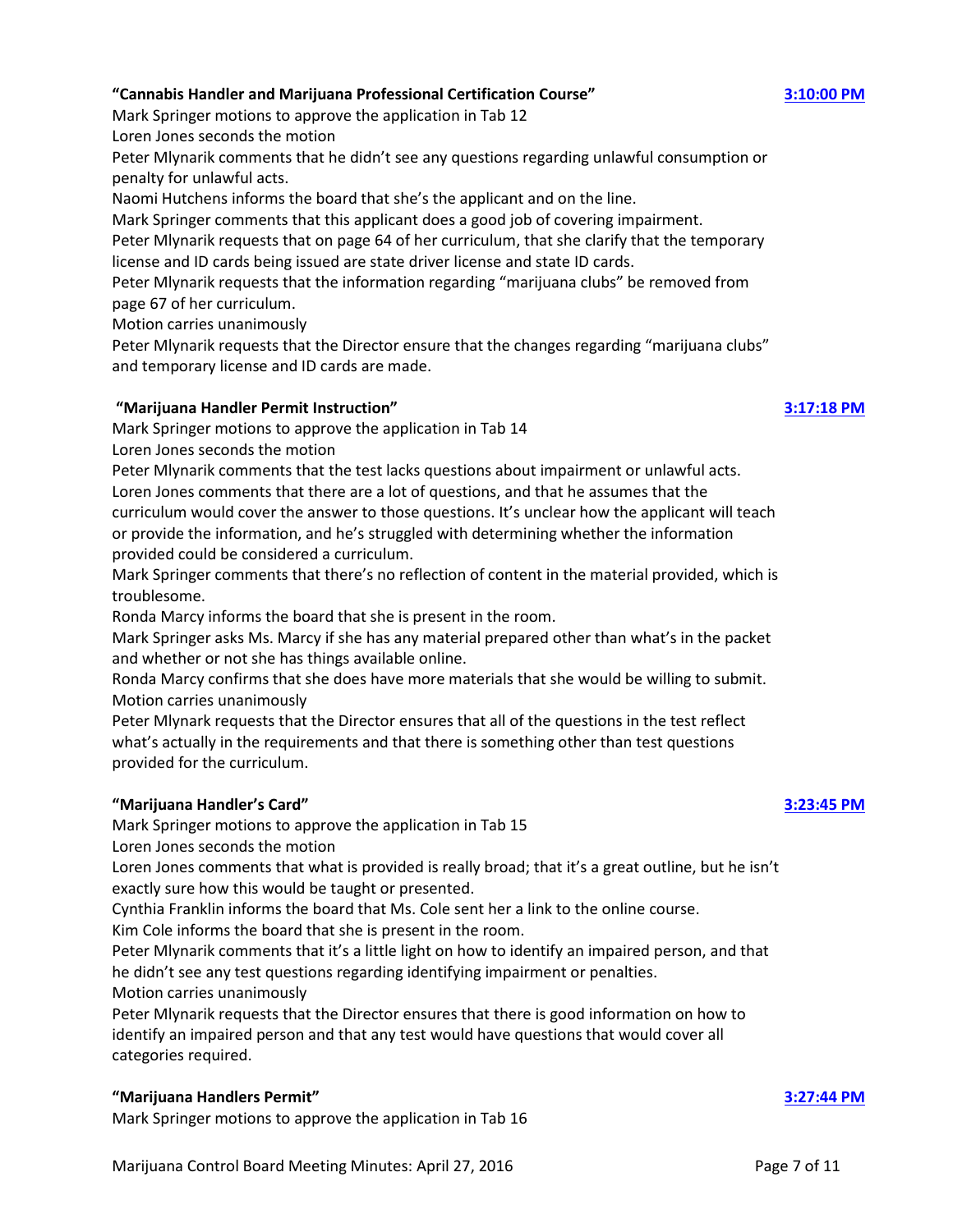Loren Jones seconds the motion

Loren Jones comments that this doesn't seem to be very specific to Alaska.

Peter Mlynarik commented that it was heavy on checking IDs, and that the meat of the material seems to be lacking.

Mark Springer comments that it lacks information about impairment.

Loren Jones comments that this comes from a company out of the state of Washington, and he doesn't see any evidence that there will be a local contact.

Motion fails unanimously

Cory Wray tells the board that he worked with CHARR and TAPS to craft his curriculum.

Cynthia Franklin makes the statement that there's nothing in the regulations that prohibits an applicant from making changes to his/her material and reapplying.

## **"Strainwise University" [3:34:30 PM](ftr://?location="ABC Board"?date="27-Apr-2016"?position="15:34:30"?Data="7ec924aa")**

Mark Springer motions to approve the application in Tab 17

Loren Jones seconds the motion

Mark Springer comments that the information provided looks more like a course catalog than anything else, and that he doesn't see a handler's card course in the material or a curriculum. Loren Jones states that he doesn't believe that this is a curriculum that will provide what the board is looking for.

Peter Mlynarik doesn't believe that the applicant met the requirements.

Motion fails unanimously

## **"Tetrahydrocannabinol Handling Course (THC)" [3:37:33 PM](ftr://?location="ABC Board"?date="27-Apr-2016"?position="15:37:33"?Data="874b3047")**

Mark Springer motions to approve the application in Tab 18 Loren Jones seconds the motion Loren Jones comments that he will not support this in any way, as there's not enough information here for the board to make a determination. Mark Springer and Peter Mlynarik echo Mr. Jones's concern. Motion fails unanimously

| <b>Break</b><br>Peter Mlynarik hands the gavel back to Bruce Schulte to chair the rest of the meeting. | 3:39:23 PM   |
|--------------------------------------------------------------------------------------------------------|--------------|
|                                                                                                        | $3:53:13$ PM |

### **Proposed Regulation Projects [3:53:28 PM](ftr://?location="ABC Board"?date="27-Apr-2016"?position="15:53:28"?Data="7dc06179")**

Peter Mlynarik introduces a draft regulation that would add two subsections to 3 AAC 306.700 regarding prohibition of issuing marijuana handler permits to individuals with certain criminal histories and requiring background checks and would add a new section in Article 8 that gives the board authority to suspend or revoke a marijuana handler permit.

Cynthia Franklin clarifies with the board that the legal procedure here would be to have the board vote whether or not to open a regulations project regarding marijuana handler permits, and that this draft regulation itself would be considered at the next board meeting if the board votes to open a regulations project.

The board members discuss how this could affect the industry. Brandon Emmett voices concerns.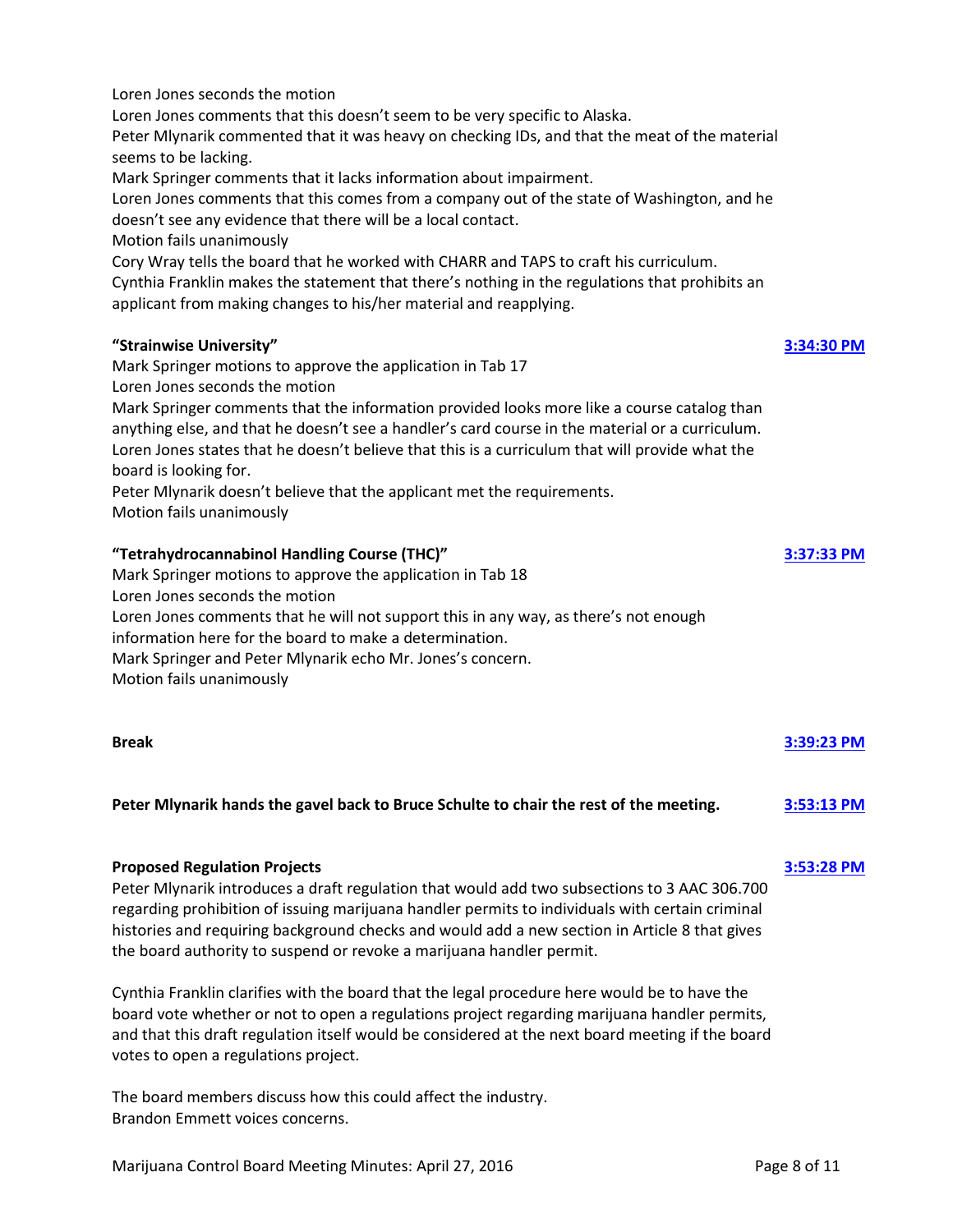Harriet Milks states that she thinks the board will run into the same problem with this requirement as they did with the criminal background check through the FBI for license applicants. A requirement for a federal background check for permit applicants would require statutory authority.

Cynthia Franklin states that she believes it's possible to open a regulations project that could require a criminal history report be submitted with a permit application, but that the board would have to give specifics regarding what the staff would be doing with the report.

Loren Jones comments that this is something that the board should look at and see what's similar with the alcohol statutes; he supports a regulations project being opened with the Department of Law.

Bruce Schulte asks the Director how we stand budget-wise and how this would impact that. Cynthia Franklin states that the procedure for opening a regulations project is sending an email, and that a small change to a regulation would be a small cost.

Bruce Schulte comments that he doesn't have a problem with putting out a regulations project and getting some feedback from the Department of Law.

Peter Mlynarik voices concern that there's no current method in the regulations to suspend or revoke a permit.

Peter Mlynarik motions to open up a regulations project to further develop marijuana handler permit requirements. Brandon Emmett seconds the motion

Motion carries unanimously

### **On-site Consumption Endorsement Draft Regulation [4:12:58 PM](ftr://?location="ABC Board"?date="27-Apr-2016"?position="16:12:58"?Data="a5c9b572")**

Cynthia Franklin presents the staff's draft language to the board.

Peter Mlynarik presents his draft language to the rest of the board.

Bruce Schulte comments that we are the first state to go in this direction, and the board should proceed with caution.

Bruce Schulte presents his draft language to the rest of the board and recommends that the board use the staff's draft as a starting point and add or amend language as desired.

Bruce Schulte commented that he was not anticipating that dabbing would be in the initial regulation.

Brandon Emmett commented that the board should have a conversation about allowing dabbing, and that he would support conservative limits on dabbing but not prohibiting it. Bruce Schulte comments that setting a THC limit could be a defensible way of allowing consumption of concentrates.

Peter Mlynarik voices concern about being able to accurately measure an amount so small. The board discusses transaction limits.

Cynthia Franklin asks Harriet Milks if the board could use the staff's draft as a template and have the board agree on changes with a single vote on the draft as changed without having to vote on each individual change.

Harriet Milks believes this is possible, as long as the record is reasonably clear.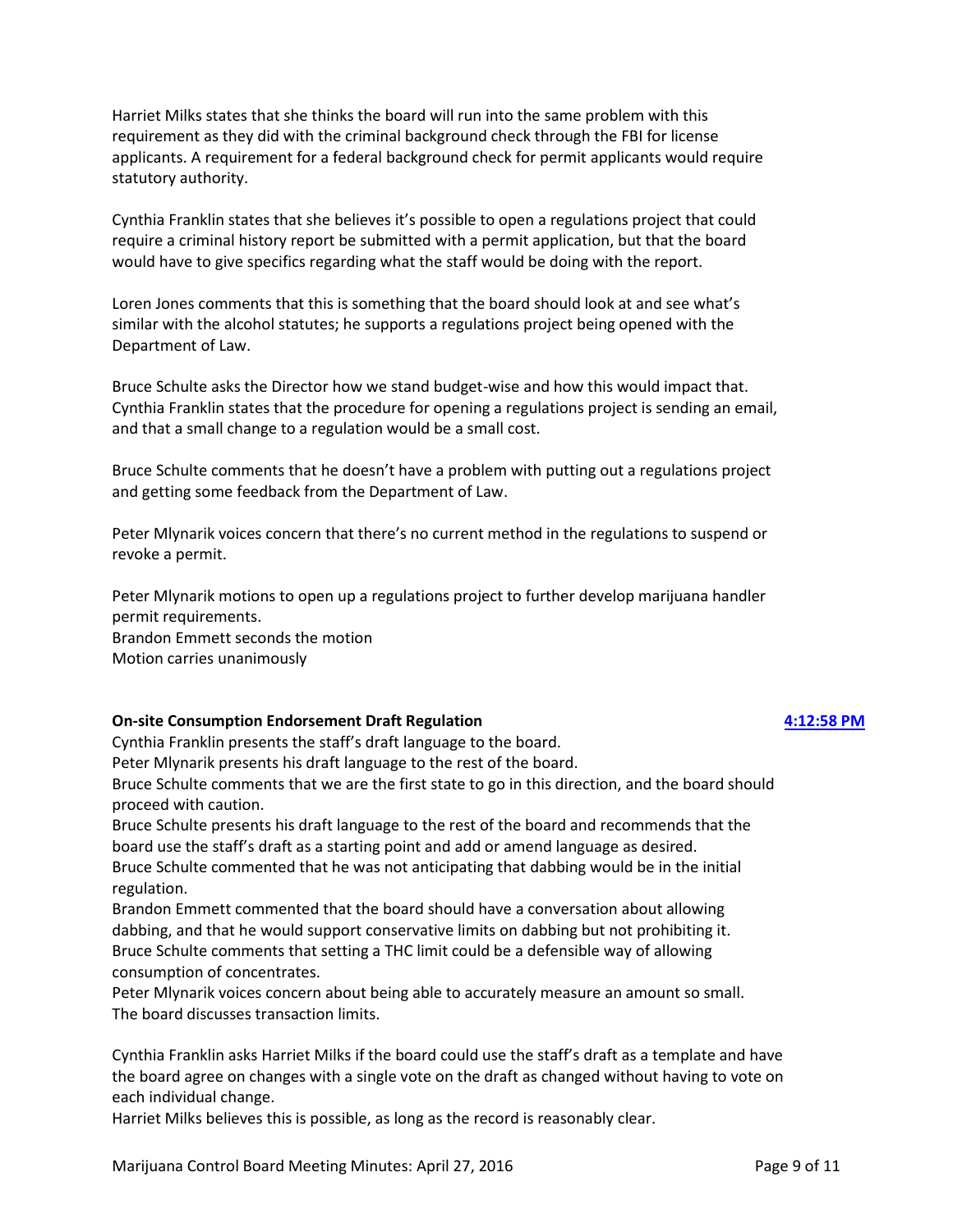The board agrees to add the section of Peter Mlynarik's draft labeled "Labeling" to the staff's draft.

The board agrees to add the section of Peter Mlynarik's draft defining "marijuana consumption area" and "retail marijuana store premises" to the staff's draft.

The board discusses whether or not to allow an outdoor area for the on-site consumption premises and agrees that the current regulations regarding a retail marijuana store's premises do not prohibit it.

The board discusses the procedures for expanding the premises of a retail establishment to include the consumption area and agrees that the current regulations contemplate procedures for expanding or altering a licensed premises.

Loren Jones voices concern regarding the section of the staff's draft that would allow tobacco to be consumed on the premises and regarding requirement of a local government to assume responsibility for monitoring compliance of conditions recommended by the local government. Cynthia Franklin informs the board that this requirement is already in both the marijuana regulations and alcohol statutes regarding conditions on licenses.

The board agrees to remove the language allowing tobacco consumption from the draft (3 AAC 306.365(f)(4)).

The board agrees to replace "HVAC" to "ventilation" in 3 AAC 306.365(f).

The board discusses 3 AAC 306.365(i) of the staff's draft and agrees to leave it in.

The board discusses allowable quantities of marijuana and marijuana product sold in a single transaction for consumption on the premises.

The board agrees to add "of THC" after "10 mg" in 3 AAC 306.365(f)(2).

The board agrees to change the language of subsection (f) to make it clear that the amounts allowable in (1), (2), and (3) are for consumption on the premises.

Brandon Emmett motions to accept the staff's draft, as modified, to put out for public comment. Peter Mlynarik seconds the motion Motion carries unanimously

### **Board Administration Draft Regulation [5:22:12 PM](ftr://?location="ABC Board"?date="27-Apr-2016"?position="17:22:12"?Data="88135461")**

Cynthia Franklin informs the board that this draft is an exact copy of what's in the alcohol statutes.

Peter Mlynarik motions to accept the draft to put out for public comment. Brandon Emmett seconds the motion Motion carries unanimously